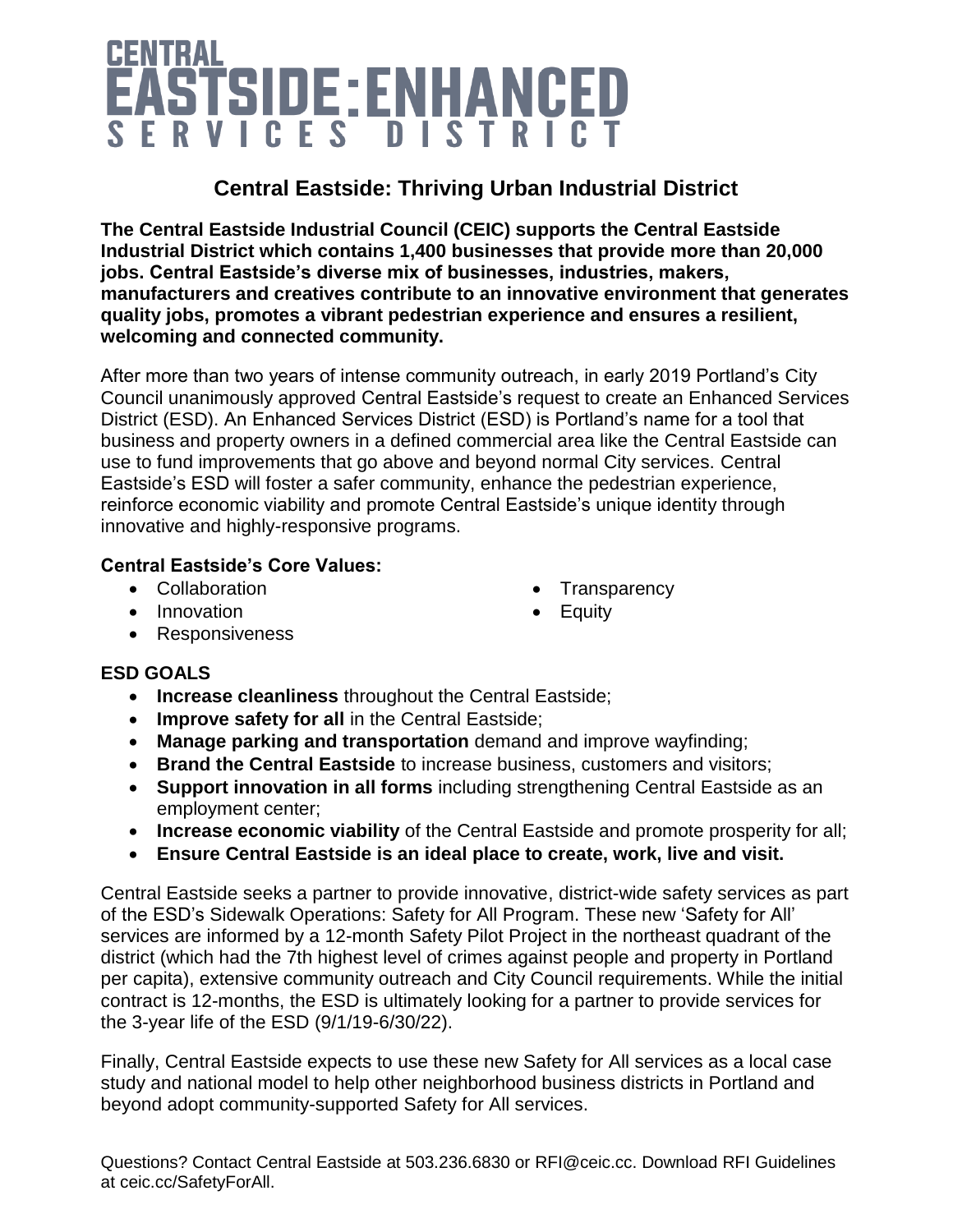## **Guidelines 2019**

#### **I. Eligibility**

Companies, non-profits and grassroots organizations that meet the following criteria are encouraged to apply:

- Valid Business License (State of Oregon and City of Portland)
- Physical presence in Portland, OR
- Valid Private Security License (State of Oregon)
- Valid Insurance (Liability and Property Damage and Workers Comp; see Attachment A)
- Compliance with City of Portland's Fair Wage Policy [\(Chapter 3.99 Fair Wage](https://www.portlandoregon.gov/cityCode/28462)  [Policies\)](https://www.portlandoregon.gov/cityCode/28462)
- Diversity, Equity and Inclusion Policy
- Ability to Provide all Requested Services
- Willingness to Interview

#### **Preferred Providers**

In direct response to growing income inequality and escalating housing costs, the City of Portland has been under a Housing State of Emergency since 2015. Central Eastside recognizes that the Housing State of Emergency is significantly impacting the district, houseless individuals are disproportionately victims of crime, historic approaches, including forcible removal of camps, are frequently more harmful than helpful and the best way to secure and maintain housing is through living wage employment. **Central Eastside will give preference to Safety for All providers with a lived experience of housing insecurity or houselessness and/or staff with the same.** Partnerships are encouraged.

#### **Americans with Disabilities Act Certification/Statement of Non-Discrimination**

By submitting a proposal, applicant agrees to comply in every way with all applicable provisions of the Americans with Disabilities Act of 1990, 42 USC Sec. 12101, et seq. and agrees not to discriminate on the basis of race, color, religion, (creed), gender, gender identity, gender expression, age, national or ethnic origin (ancestry), disability, marital status, sexual orientation, military or veteran status, genetic information, income, political affiliation, housing status or any other status protected by federal, state, or local law in any of its activities or operations.

#### **Statement of Equity**

Central Eastside Industrial Council's values – collaboration, innovation, responsiveness, transparency, equity – define all of our programs. Our long-term, relationship-driven approach as a membership organization, service provider and district advocate support the Central Eastside's diverse mix of businesses, industries, makers, manufacturers and creatives. By consistently bringing new perspectives to our decision-making table, forming relationships and alliances with diverse stakeholders, and finding new ways to support innovation in all forms, Central Eastside Industrial Council is a strong and equitable organization.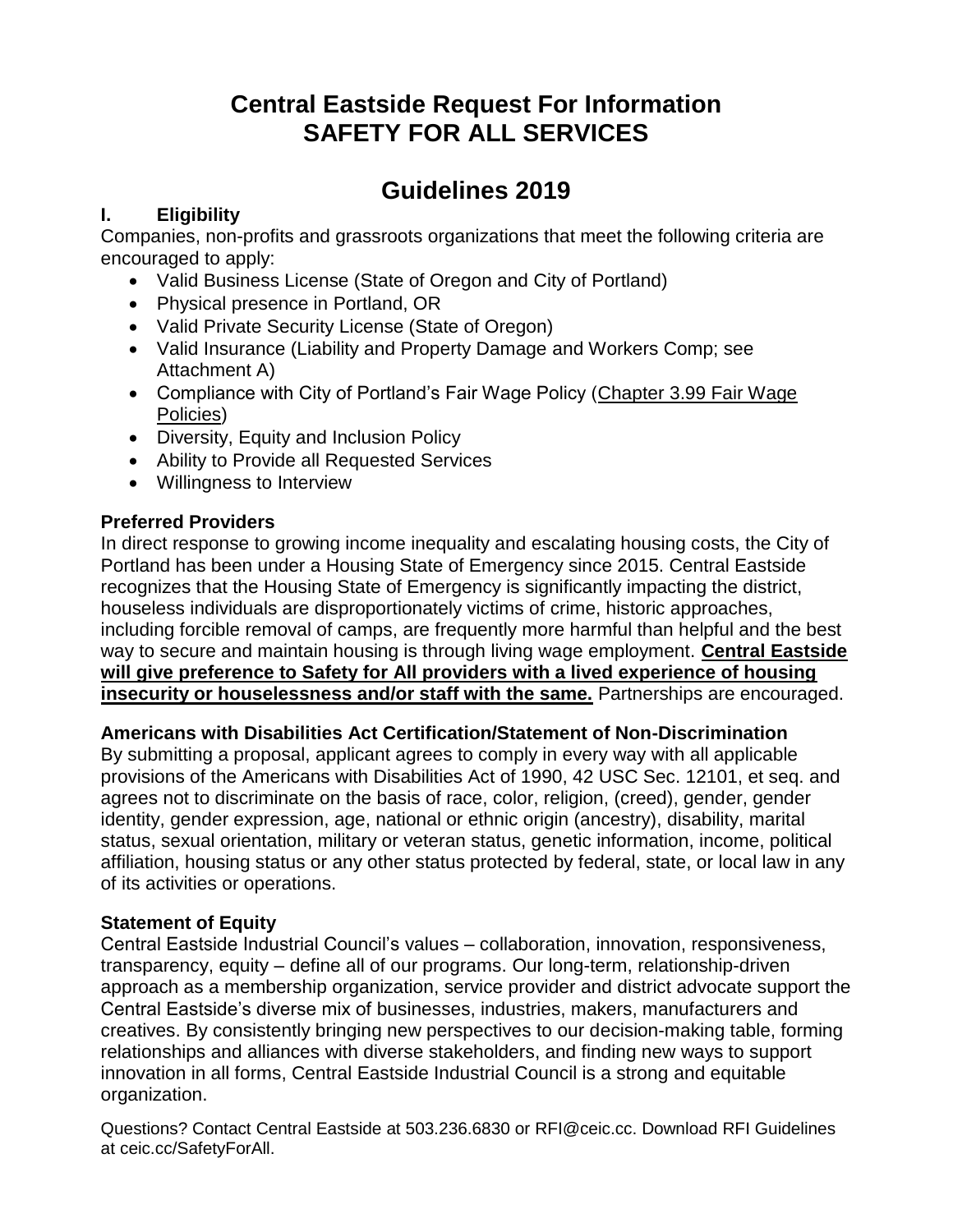#### **II. Proposal**

RFI may be a maximum of 6 pages (3 double-sided pages) excluding cover letter, biographical form for each participating entity and requested attachments. Proposal must include the following:

- Cover Letter explaining why you want this contract
- Complete responses to all questions
- References with contact information (up to 5)
- Attachments (Business Licenses, Private Security License, Proof of Insurance)

Proposals must be submitted by email [\(RFI@ceic.cc\)](mailto:RFI@ceic.cc) with a CEIC receipt time of no later than noon (12pm) on 6/19/19.

#### **RFI Proposal Assistance**

Central Eastside is available to provide technical assistance to applicants during proposal writing and budgeting process. Please see timeline below for RFI Assistance Hours.

#### **Due Date**

Proposals received by noon (12pm) on Wednesday, 6/19/19 will be reviewed to ensure completion, and if complete, accepted by staff. Proposals must be submitted by email. Incomplete or late proposals will not be accepted. Staff will not offer any assistance beyond accepting complete proposals on 6/19/19. No proposal will be accepted after noon (12pm) on 6/19/19.

#### **Evaluation Process**

RFI Proposals will be evaluated by Central Eastside's all-volunteer Sidewalk Operations Oversight Committee using weighted scores and the attached evaluation criteria. Finalists will be evaluated by the same committee using proposal review and in-person interviews. Contract offers will be approved by the all-volunteer ESD board.

#### **Safety for All RFI Timeline**

5/20/19 – RFI Guidelines Released 5/29 – RFI Assistance Hours (12-5pm) 6/3 – RFI Assistance Hours (12-5pm) 6/10 – RFI Assistance Hours (12-5pm) 6/19 – RFI Proposal Due at Noon (12pm) 7/3 – RFI Finalists Announced; RFPs Requested 7/17 – RFP Due at Noon (12pm) 7/29-7/31 – RFP Interviews 8/1 – Contract Awarded 9/1/19-8/31/20 – Safety for All Services Provided

\*Early submission is encouraged. While staff make every effort to offer assistance, each applicant has the final responsibility of submitting a complete proposal on time to CEIC. Proposals must be submitted by email [\(RFI@ceic.cc\)](mailto:RFI@ceic.cc) with a CEIC receipt time of no later than noon (12pm) on 6/19/19.

**Location for RFI Assistance Hours Only** (this location does not accept postal mail) Central Eastside Industrial Council: *1028 SE Water Ave, #210 Portland, OR 97214 Phone: 503.236.6830 Email:* [RFI@ceic.cc](mailto:RFI@ceic.cc)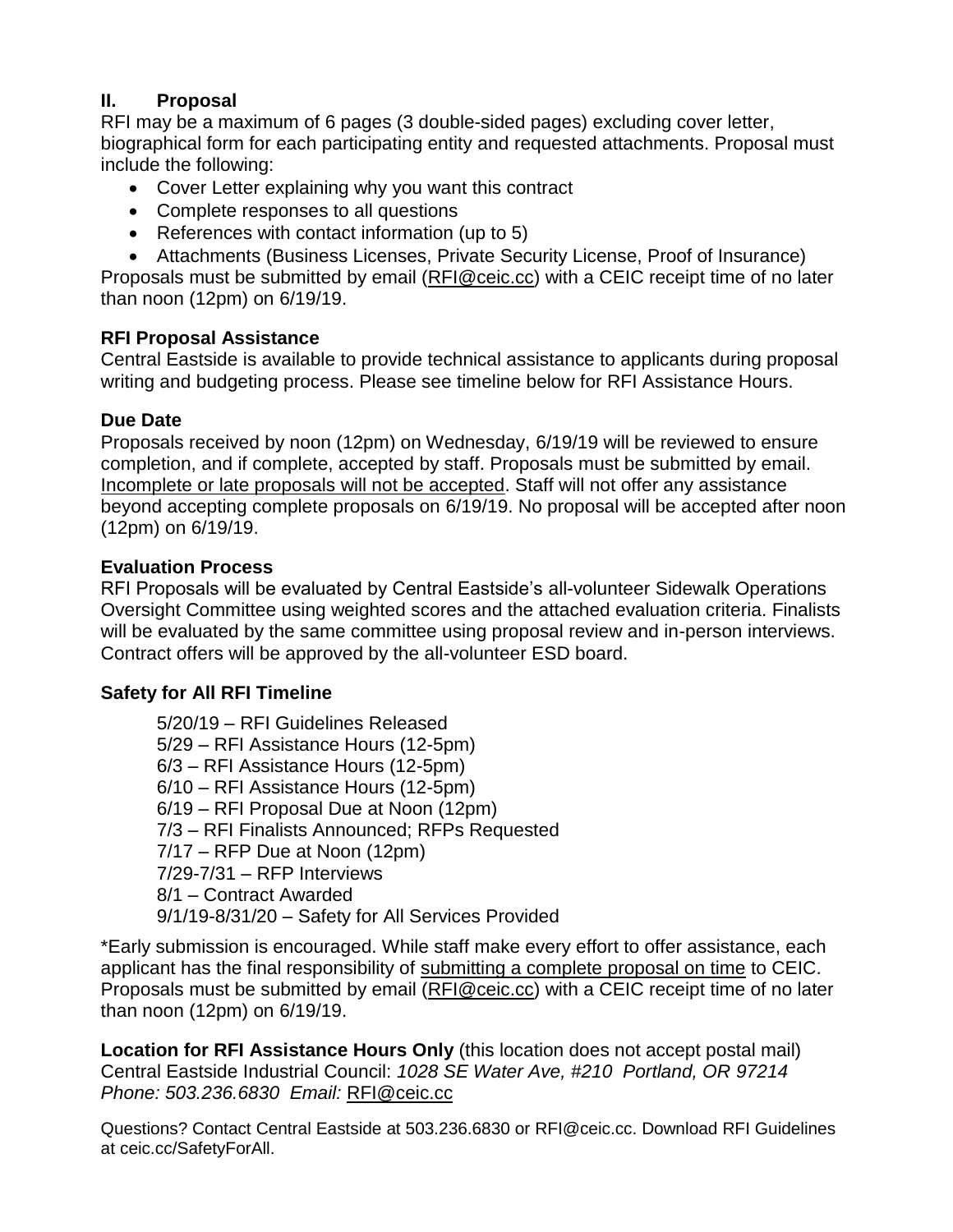# **Requested Services**

#### **1. Safety Ambassadors**

- Unarmed, highly-trained Safety Ambassadors deployed district-wide six (6) days per week from 3pm-1am
	- o Safety Escorts
	- o Transit Routes
	- o High Vandalism/Crime Frequency Areas
- Consistent, district-wide deployment with as needed rapid response capability
- Embedded 'Crisis Worker' skilled in trauma-informed best practices and with expertise working with houseless and other vulnerable populations
- Coordinate district documentation with Central Eastside Clean Cleaners
- Low-barrier Safety Ambassador uniforms professional and recognizable but informal (not to mimic or reference law enforcement uniforms)
- Meaningful Workforce Development and Peer-based Employment opportunities
- 'Central Eastside Safety Certification Training'\* development and implementation of bi-annual, 12-hour training provided to Safety Ambassadors upon hire and every six (6) months thereafter; training must include, at a minimum:
	- o Conflict Resolution and De-escalation Techniques
	- o First Aid
	- o Mental Health Crisis Response and Trauma-informed Interventions
	- o Social Service Safety Net Referrals
- Ongoing Professional Development\* provided to Safety Ambassadors development and implementation of monthly, 4-hour training
- 'Central Eastside Situational Protocol' development and implementation of standards/protocol for involving other government entities (police, One Point of Contact, etc)

\*Training must be provided by experts in the field and, when appropriate, co-facilitated by housed and houseless trainers

#### **2. Biohazard, Graffiti and Trash Documentation**

- Document and report incidences of biohazards, graffiti, trash and other vandalism
- Coordinate remediation with Central Eastside Clean teams
- Recommend environmental design remedies to address high biohazard, graffiti and trash frequency areas

#### **3. Data Collection and Reporting**

- Robust data-tracking and reporting system to produce actionable and auditable reports (daily, weekly, monthly, quarterly, yearly)
- Customer Service Specialist to provide consistent communication with businesses including reporting service delivery/resolution and sharing environmental design remedies
- Attend monthly Sidewalk Operations Oversight Committee meetings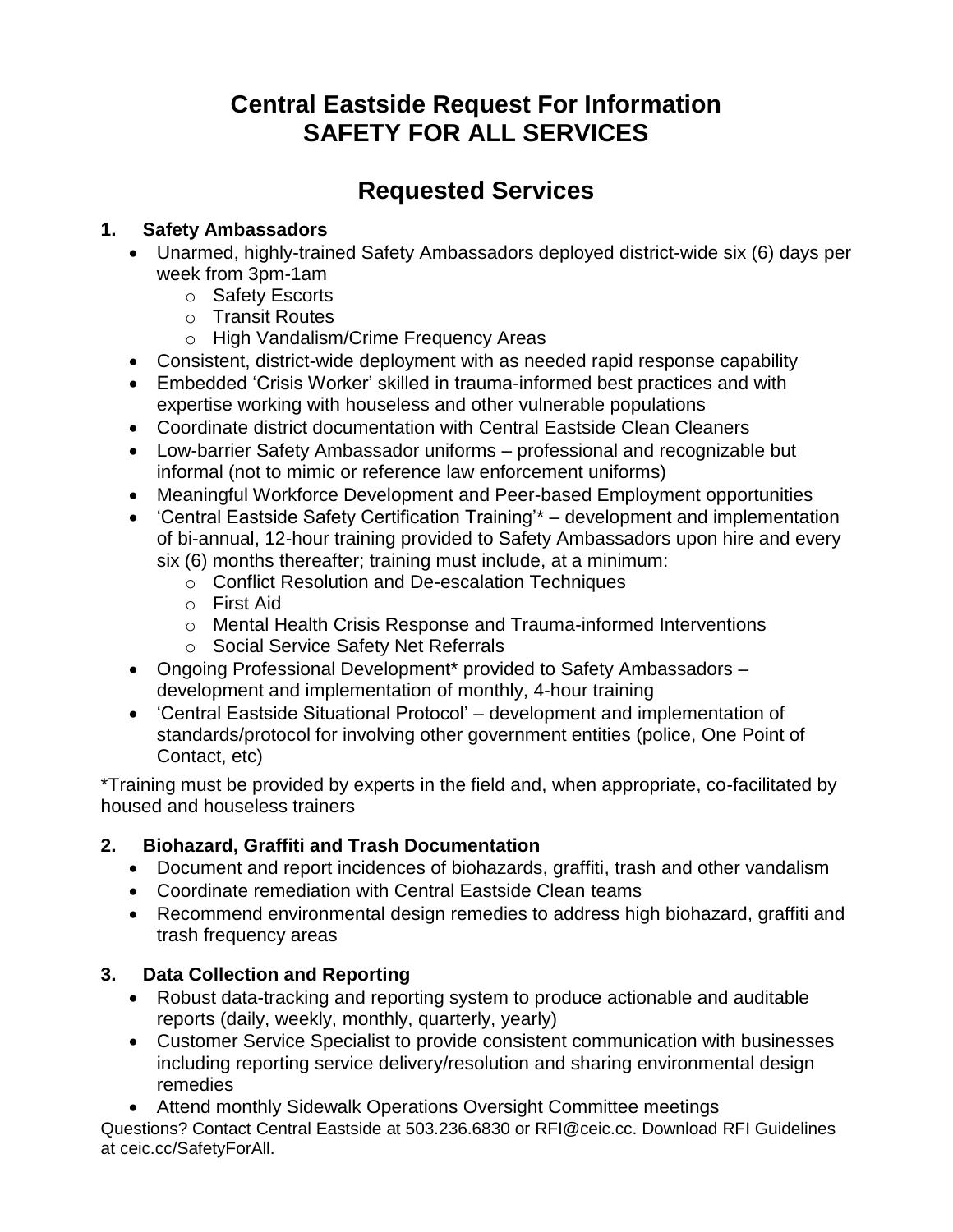# **Proposal Questions**

**SECTION 1: Biographical Form (complete separate form for each participating/ partnering entity):**

- Name of Entity (fill out separate form for each partnering entity)
- Contact Information (include entity address, phone, email)
- Number of Years in Operation
- Project Lead(s) (include title, bio, contact information)

**SECTION 2: Questions (total proposal maximum is 6 pages – 3 double-sided pages – excluding cover letter, Biographical Form(s) and requested attachments:** 

- **1. What qualifies you to provide Central Eastside's requested Safety for All services?**
- **2. What experience do you have working with diverse and/or vulnerable populations? Do any of your employees have lived experience with housing insecurity and/or houselessness? Please explain your familiarity with, and implementation of, trauma-informed best practices, conflict resolution and deescalation techniques and mental health crisis response.**
- **3. How do you define a 'low barrier uniform'? What would it take for you to implement the same?**
- **4. What is your current commitment to employee professional development? How would you develop the 'Central Eastside Safety Certification' training curriculum?**
- **5. How have you used data to improve your service delivery and/or efficiency? Please explain how you currently track data, analyze trends and report results.**
- **6. What immediate, low-cost, easy-to-implement recommendation would you make to improve safety for all in Central Eastside?**
- **7. What are the biggest opportunities facing Central Eastside and how will Safety for All services support them?**
- **8. I commit to providing all requested Safety for All services at a cost not-to-exceed \$650,000/year.**

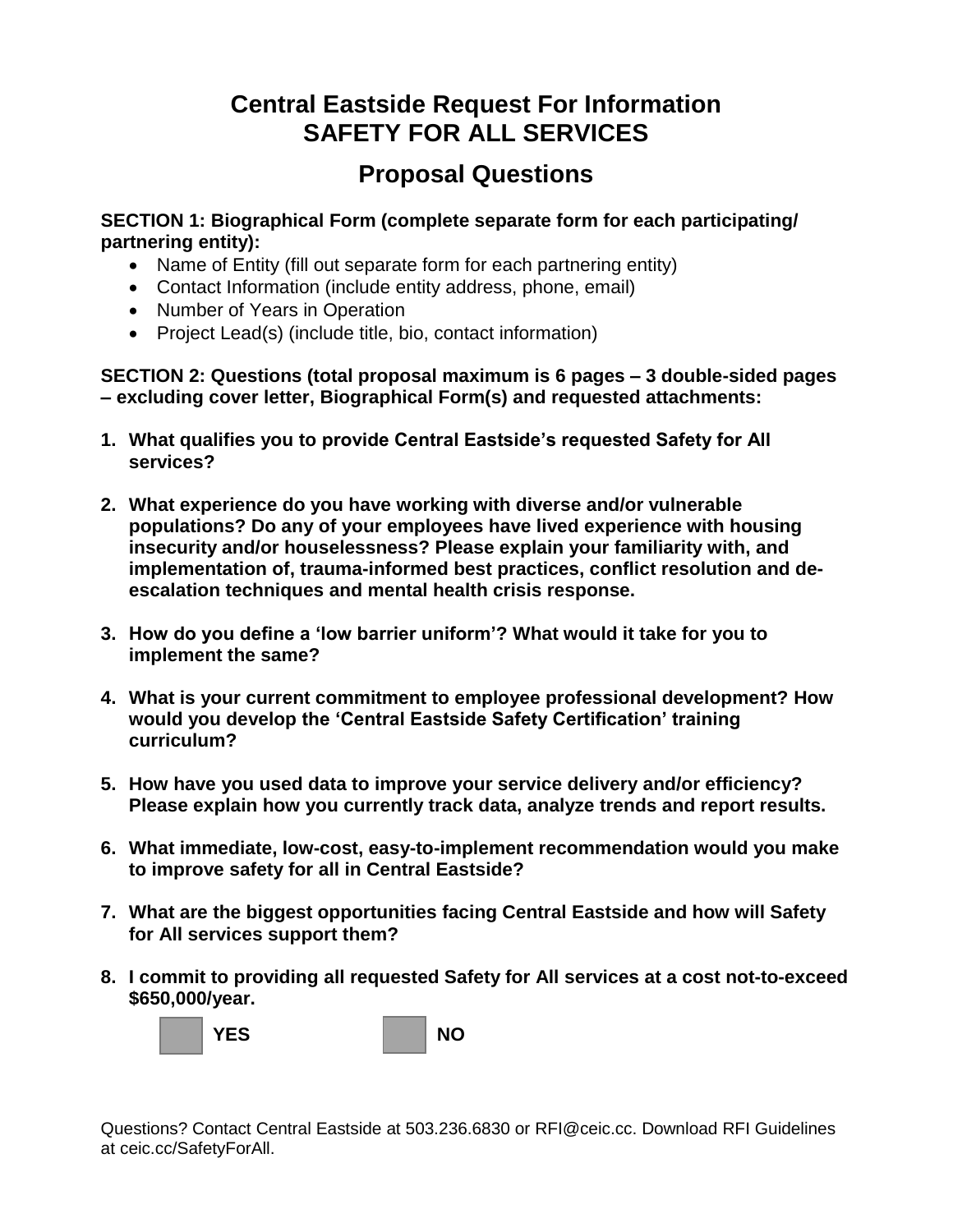## **Proposal**

#### **SECTION 1: BIOGRAPHICAL FORM**

| <b>Name of Entity:</b>                        |        |
|-----------------------------------------------|--------|
| <b>Mailing Address:</b>                       |        |
| Phone:                                        | Email: |
| <b>Website:</b>                               |        |
| Number of Years in Operation / Founding Date: |        |
| <b>Project Lead (Name/Title):</b>             |        |
| Phone:                                        | Email: |
| <b>Project Lead Bio:</b>                      |        |
|                                               |        |
|                                               |        |
|                                               |        |
|                                               |        |
|                                               |        |
|                                               |        |
|                                               |        |
|                                               |        |
|                                               |        |
|                                               |        |
|                                               |        |
|                                               |        |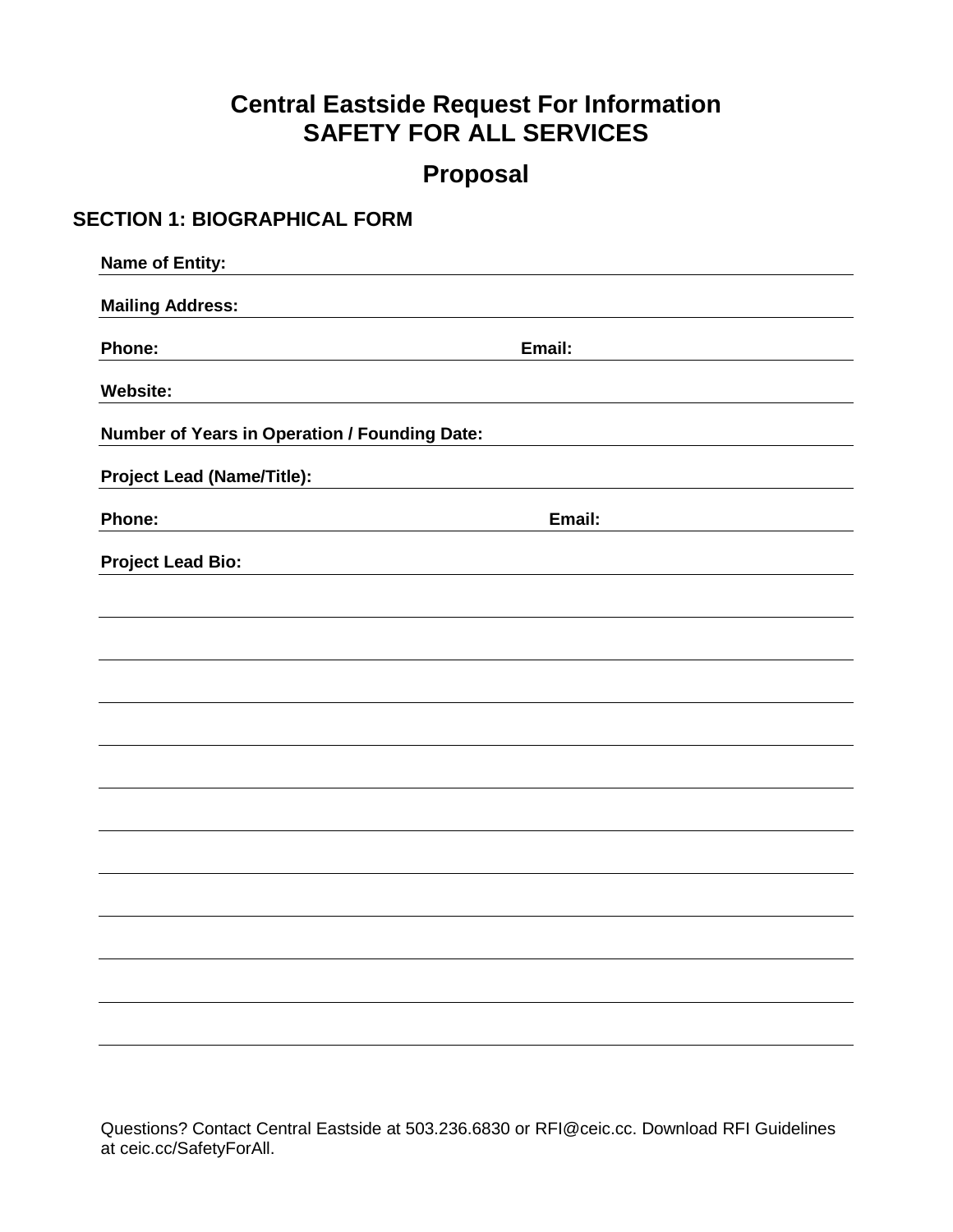# **Evaluation Criteria**

#### RFI Proposal Criteria:

Each score sheet uses weighted scoring formulas based on the following evaluation criteria:

#### **30% – Qualified, Compelling Provider (Cover Letter and Question 1)**

- Does the cover letter clearly explain why they want to provide Central Eastside's Safety for All services? Is it a compelling letter?
- Do they have experience providing similar services?
- Do they have experience providing services in Central Eastside?

#### **30% – Capacity to Serve Diverse Populations (Questions 2 and 3)**

- Do they have experience working with diverse and/or vulnerable populations?
- Do they have familiarity with and experience implementing best practices for working with vulnerable populations?
- Do they understand the need for 'low barrier' uniforms?
- Does the project include collaboration and/or partnerships?

#### **25% – Responsiveness (Questions 4 and 5)**

- Do they currently provide adequate employee training?
- Do they have capacity to develop the 'Central Eastside Safety Certification' training curriculum?
- How do they use data to improve service delivery?

#### **10% – Knowledge of Central Eastside (Questions 6 and 7)**

- Do they have knowledge of Central Eastside?
- Are they creative problem solvers?
- Do they understand the role environmental design plays in improved safety?

#### **5% – Budget (Question 8)**

• Did they commit to the not-to-exceed budget?

#### **5% – PREFERENCE: Lived experience with housing insecurity and/or houselessness (Question 2)**

**YES NO**